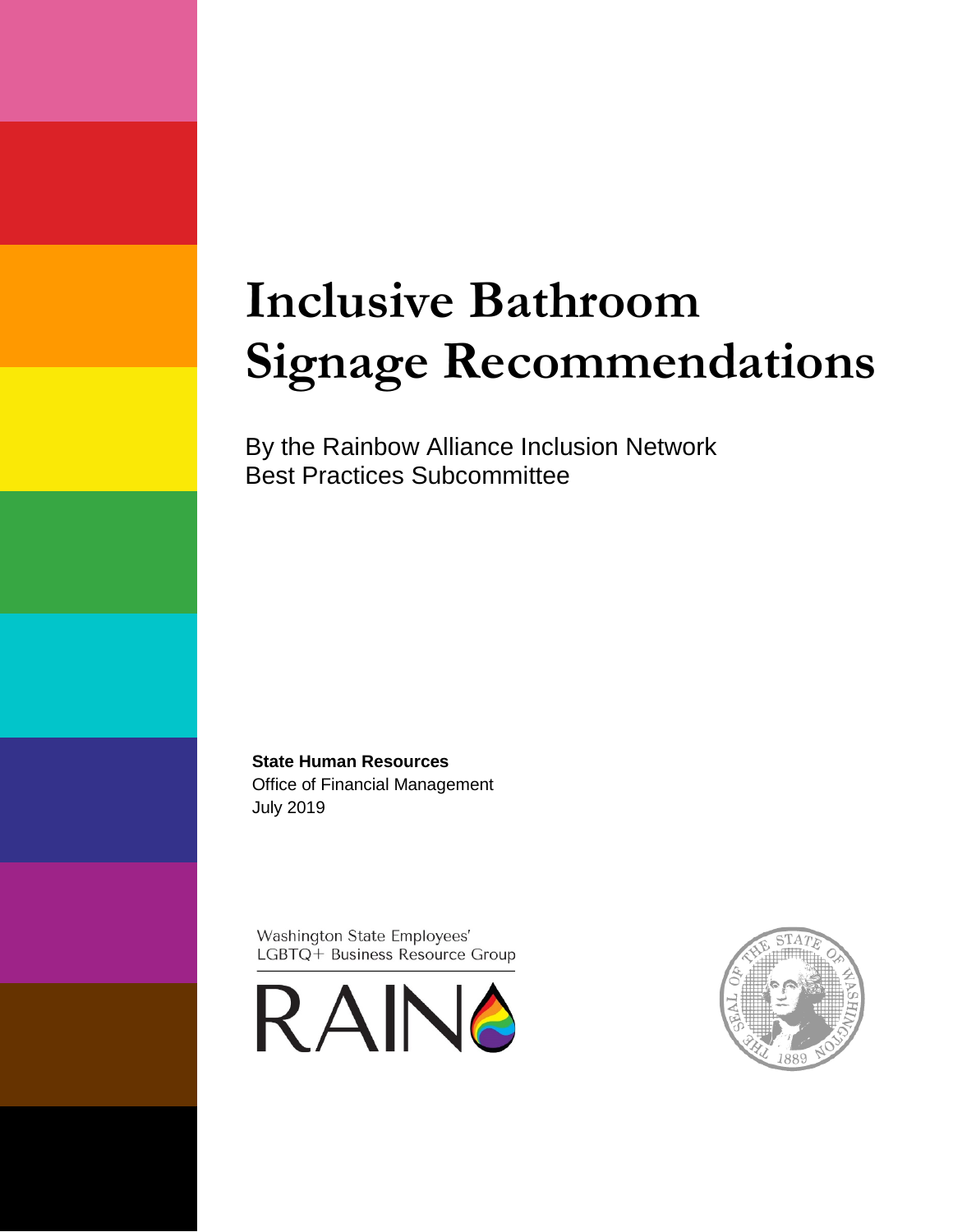# **Table of Contents**

| Office of Financial Management, State Human Resources 5  |  |
|----------------------------------------------------------|--|
|                                                          |  |
|                                                          |  |
|                                                          |  |
|                                                          |  |
|                                                          |  |
|                                                          |  |
|                                                          |  |
|                                                          |  |
| DOH Stakeholder Analysis and Decision Paper for Bathroom |  |
|                                                          |  |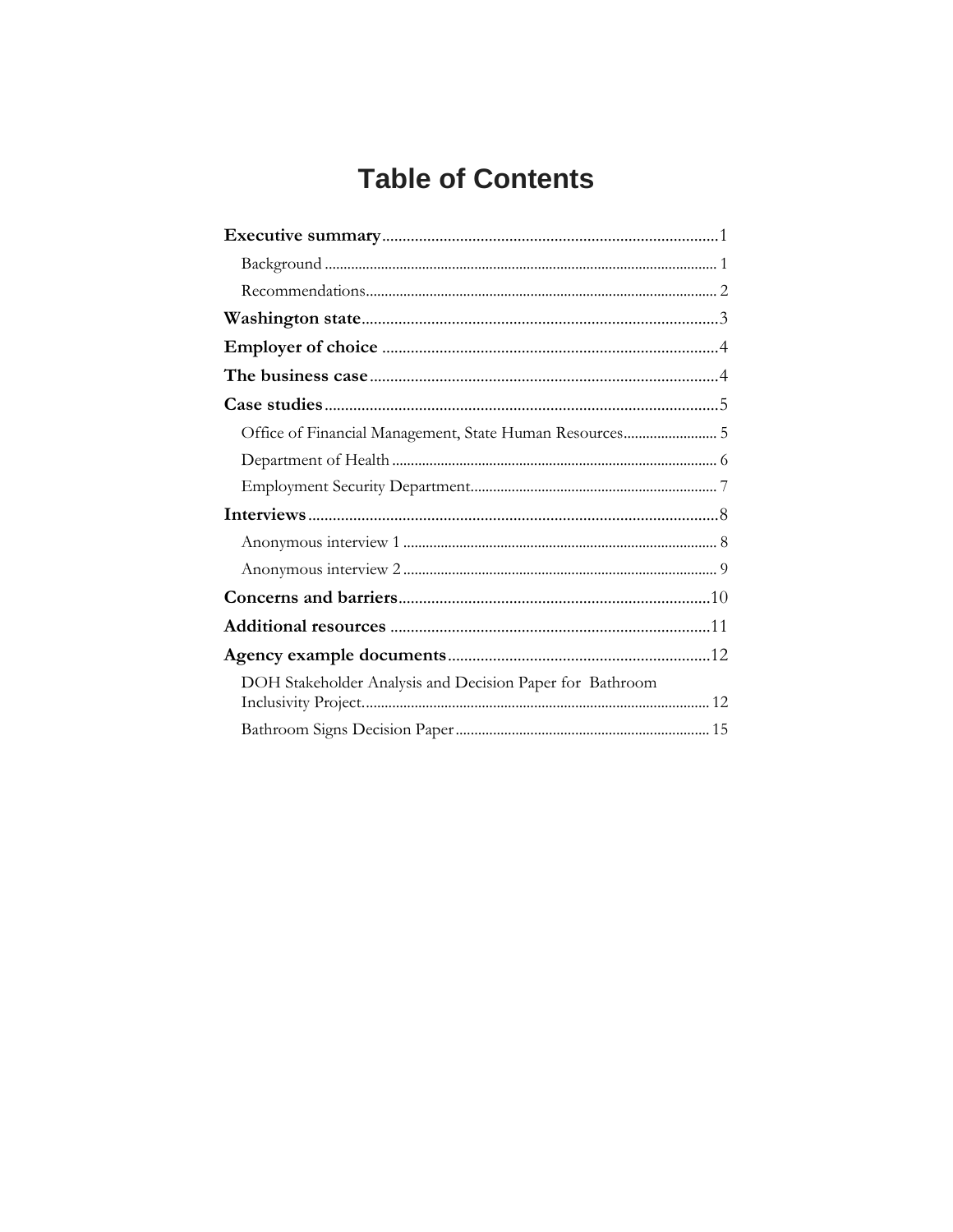

# <span id="page-2-0"></span>**Executive summary**

This document produced by the Best Practices Group, a subcommittee of the Rainbow Alliance Inclusion Network, or RAIN, explores the role of updating restroom signage in promoting gender inclusivity in the workplace. While some state agencies have created gender-affirming restroom signs and gender nonrestrictive single-stall restrooms, many have not. This document is meant to assist state agencies considering new bathroom signage in making their own improvements by explaining why agencies have made this change, the challenges agency leaders faced in adopting the new signage and how each agency ultimately overcame those challenges.

The full document also includes individual testimonials from LGBTQ+ state employees and the personal impact that inclusive restroom signs have had on their ability to show up authentically at work.

Taken together, this information offers agency leaders a clearer view of how important a simple change like updating restroom signage can be and a framework for leading their agency through signage changes.

### <span id="page-2-1"></span>**Background**

Nationally, polling data collected by Gallup shows there has been a steady increase in the percentage of U.S. adults who identify as lesbian, gay, bisexual or transgender (LGBT<sup>[1](#page-2-2)</sup>) from 3.5% in 2012 to  $4.5\%$  in [2](#page-2-3)017.<sup>2</sup>

The Pacific region of the United States saw the greatest increase in LGBT identification, from 4.2% in 2012–13 to 4.9% percent in 2015–16.

And in Washington, Gallup polling shows that 4.6% of adults identified as LGBT in 2015–16.<sup>[3](#page-2-4)</sup>

The 2015 National Transgender Survey found that 23% of trans people in Washington state who had held a job in the previous year reported being mistreated at work based on their gender identity or gender expression. This mistreatment included employees being forced to use a restroom that did not align with their gender identity.[4](#page-2-5)

Despite [Washington Administrative Code 162-32-060](https://app.leg.wa.gov/wac/default.aspx?cite=162-32-060) that states that all covered entities "cannot require use [of restrooms] inconsistent with gender expression or gender identity," misinformation and mistreatment persist. The use of gender-inclusive and gender- affirming signage on agency restrooms not only affirms compliance with this law, but allows agencies to reaffirm their commitment to diversity, equity, inclusion and respect.

<span id="page-2-2"></span> <sup>1</sup> LGBTQ+ is an acronym used for lesbian, gay, bisexual, transgender and queer. The plus sign is used to include individuals who are not listed (pansexual, agender, bigender, two-spirit, etc.) While there are other forms of this term in use, this report uses LGBTQ+ without intending to exclude any individuals.

<span id="page-2-3"></span><sup>2</sup> Frank Newport. (2018)[. In U.S., Estimate of LGBT Population Rises to 4.5%](https://news.gallup.com/poll/234863/estimate-lgbt-population-rises.aspx?g_source=link_NEWSV9&g_medium=TOPIC&g_campaign=item_&g_content=In%2520U.S.%2c%2520Estimate%2520of%2520LGBT%2520Population%2520Rises%2520to%25204.5%2525) Gallup website.

<span id="page-2-4"></span><sup>&</sup>lt;sup>3</sup> Gary J. Gates. (2017)[. Vermont Leads State in LGBT Identification](https://news.gallup.com/poll/203513/vermont-leads-states-lgbt-identification.aspx?g_source=link_NEWSV9&g_medium=TOPIC&g_campaign=item_&g_content=Vermont%2520Leads%2520States%2520in%2520LGBT%2520Identification) Gallup website.

<span id="page-2-5"></span><sup>4</sup> [2015 National Transgender Survey.](http://www.transequality.org/sites/default/files/docs/usts/USTSWAStateReport%281017%29.pdf)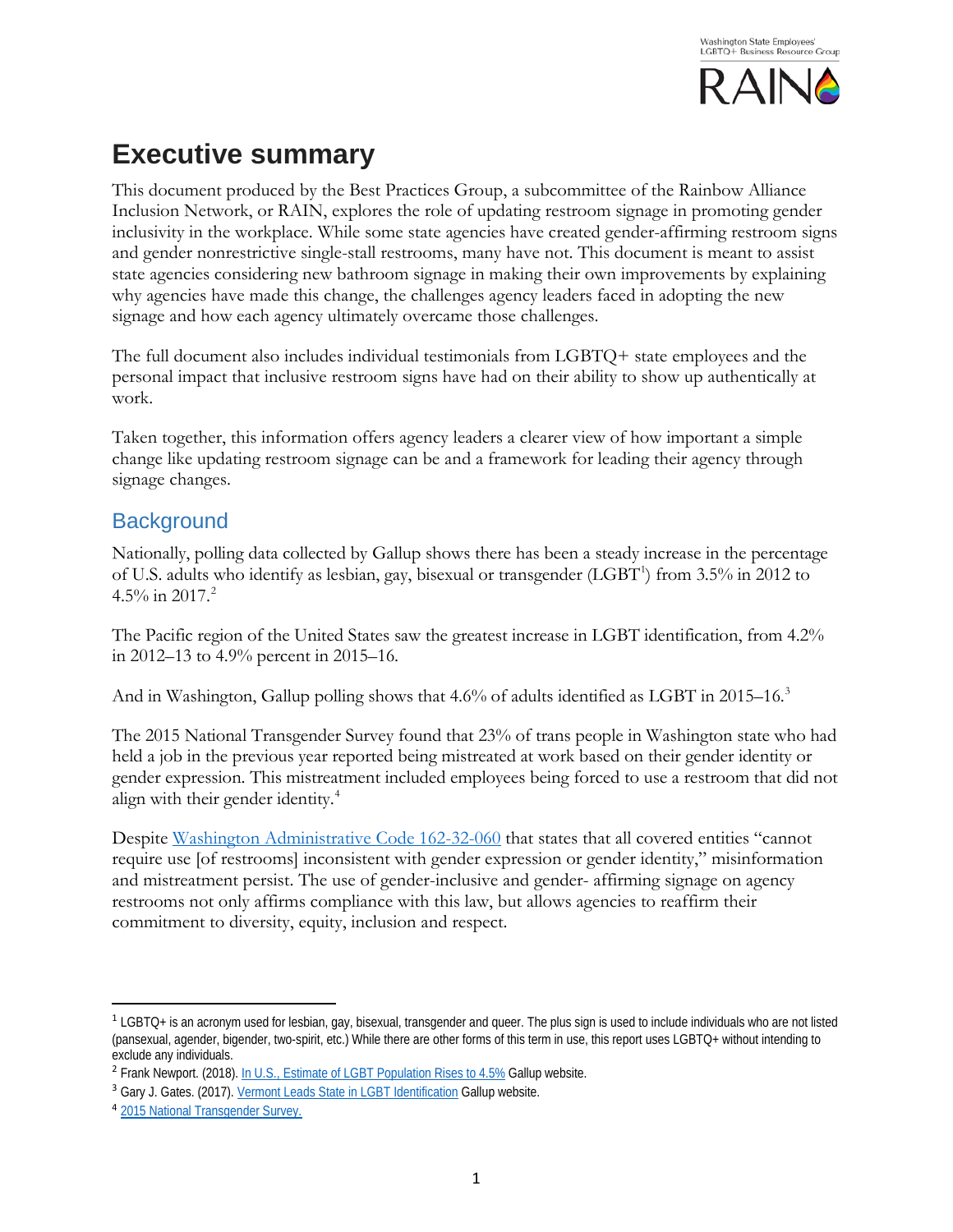

### <span id="page-3-0"></span>Recommendations

Based on our research, communication with agency leaders and testimonial accounts from transgender and non-binary state employees, we recommend that all state agencies take the following steps:

- Develop change management plans
- Make single stall restrooms and showers gender nonrestrictive.
- Add gender-affirming signage to segregated bathrooms that state people are welcome to use the restroom that best aligns with their gender identity.<sup>[5](#page-3-1)</sup> This is consistent with WAC  $162$ -[32-060](https://app.leg.wa.gov/wac/default.aspx?cite=162-32-060) and [RCW](http://apps.leg.wa.gov/rcw/default.aspx?cite=49.60) 49.60.
- Include gender nonrestrictive restroom facilities in all new construction. In cases of remodels, conversion to nonrestrictive restroom facilities, whenever possible, is recommended.

When considering the transition of restroom signs to gender-inclusive signage, we recommend equipping agency leaders, managers and supervisors with as much information as possible at the start of the process. This includes arming leaders with educational materials, answers to frequently asked questions and identifying where employees can go outside the agency for assistance. In this way, staff feel and see t they have supportive leaders who can walk them through these changes.

You may want to follow these steps as you introduce gender-inclusive restrooms and signage:

 $\rightarrow$  Hold a panel on the topic.

 $\overline{a}$ 

- $\rightarrow$  Have office hours with HR or agency leadership for individuals to discuss concerns or questions in real time.
- $\rightarrow$  Identify, as available, a single stall, gender nonrestrictive restroom for anyone who has additional need for privacy, regardless of the reason. Incorporate pointing out this restroom during orientation of new employees.
- $\rightarrow$  Include stories demystifying the LGBTQ+ community in agency publications, newsletters and intranet articles.
- → Encourage your employees to attend RAIN general membership meetings, and for those who are interested, to participate in subcommittee work.
- $\rightarrow$  Develop, promote and support an internal agency LGBTQ+ affinity group.

<span id="page-3-1"></span><sup>5</sup> Although these recommendation are inclusive of LGBTQ+ employees and customers, we urge you to consider all your employees and make the signs as accessible as possible. This can include adding Braille and raised letters and selecting inclusive images.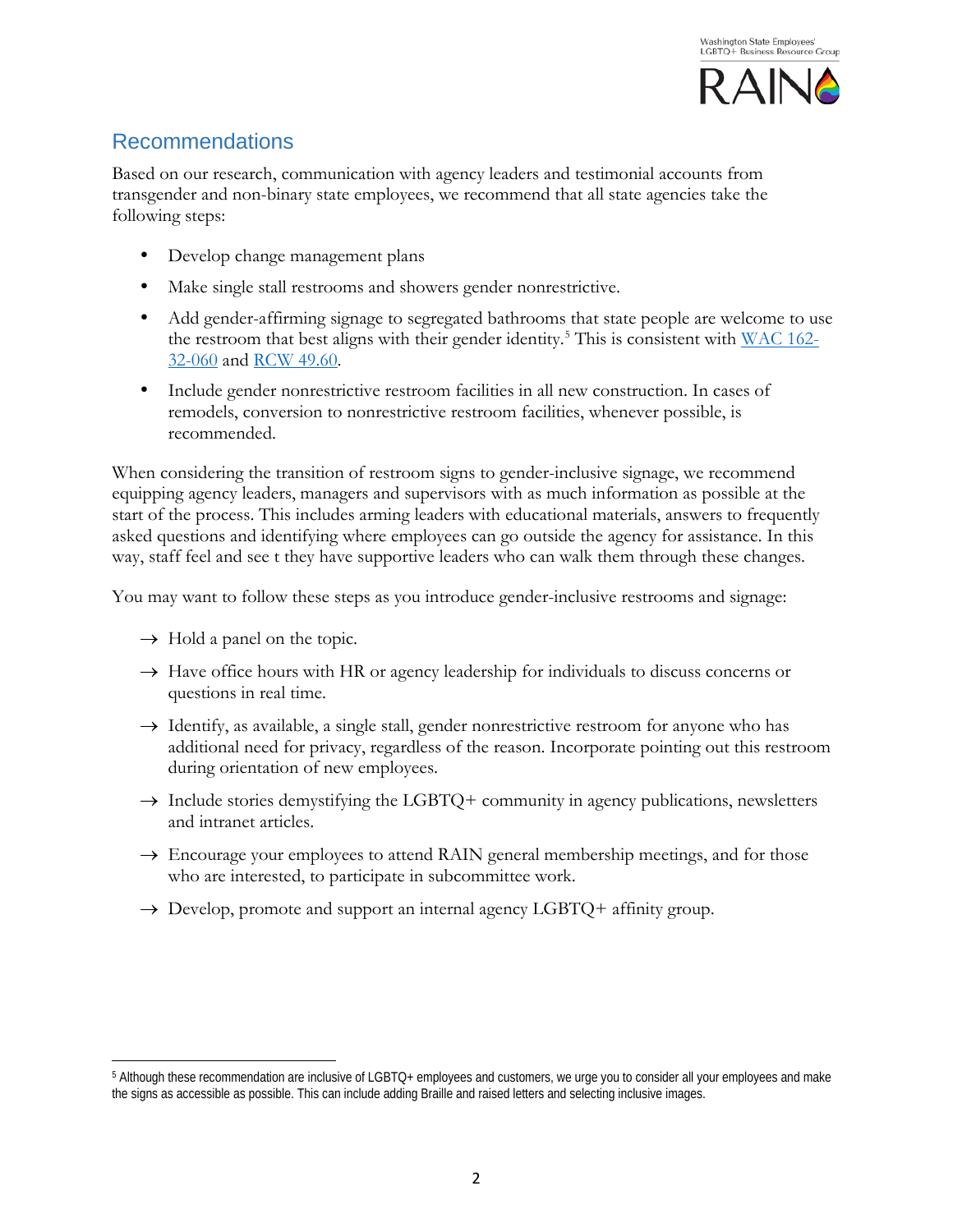

# <span id="page-4-0"></span>**Washington state**

Nationally, polling data collected by Gallup shows there has been a steady increase in the percentage of U.S. adults who identify as lesbian, gay, bisexual or transgender, or LGBT, from 3.5% in 2012 to 4.5% in 2017.[6](#page-4-1)



#### Percentage of U.S. adults identifying as LGBT has been steadily increasing over past 6 years.

The Pacific Region of the United States (Alaska, Washington, Oregon, California, Hawaii and Alaska) saw the greatest increase in LGBT identification, from 4.2% percent in 2012–13 to 4.9% in 2015–16.

In Washington, Gallup polling showed that 4.6% percent of adults identified as LGBT during the same time period.<sup>[7](#page-4-2)</sup>

While the increase in adults identifying as LGBTQ+ grows, there continues to be risk in the disclosure of membership in the LGBTQ+ community. Discrimination and violence against the LGBTQ+ community persists despite some progress.

According to the Human Rights Campaign, 21 states prohibit discrimination in housing and employment based on both sexual orientation and gender identity. Additionally, 18 states address hate or bias crimes based on sexual orientation and gender identity.[8](#page-4-3)

The FBI's 2016 hate crime statistics showed an increase in violence against the LGBTQ+ community. According to data voluntarily reported to the FBI by various law enforcement agencies across the country, 6,121 hate crime incidents against the LGBTQ+ community occurred in 2016. Analysis from the Human Rights Campaign showed this represents an increase of 5% from 2015.<sup>[9](#page-4-4)</sup>

<span id="page-4-1"></span><sup>&</sup>lt;sup>6</sup> Frank Newport. (2018)[. In U.S., Estimate of LGBT Population Rises to 4.5%](https://news.gallup.com/poll/234863/estimate-lgbt-population-rises.aspx?g_source=link_NEWSV9&g_medium=TOPIC&g_campaign=item_&g_content=In%2520U.S.%2c%2520Estimate%2520of%2520LGBT%2520Population%2520Rises%2520to%25204.5%2525) Gallup website.

<span id="page-4-2"></span><sup>7</sup> Gary J. Gates. (2017)[. Vermont Leads State in LGBT Identification](https://news.gallup.com/poll/203513/vermont-leads-states-lgbt-identification.aspx?g_source=link_NEWSV9&g_medium=TOPIC&g_campaign=item_&g_content=Vermont%2520Leads%2520States%2520in%2520LGBT%2520Identification) Gallup website.

<span id="page-4-3"></span><sup>8</sup> Human Rights Campaign. [State Maps of Laws and Policies.](http://www.hrc.org/state-maps/hate-crimes) Accessed September 6, 2018.

<span id="page-4-4"></span><sup>9</sup> Human Rights Campaign. [New FBI Data Shows Increased Reported Incidents Anti-LGBTQ Hate Crimes in 2016.](https://www.hrc.org/blog/new-fbi-data-shows-increased-reported-incidents-of-anti-lgbtq-hate-crimes-i) Accessed September 6, 2018.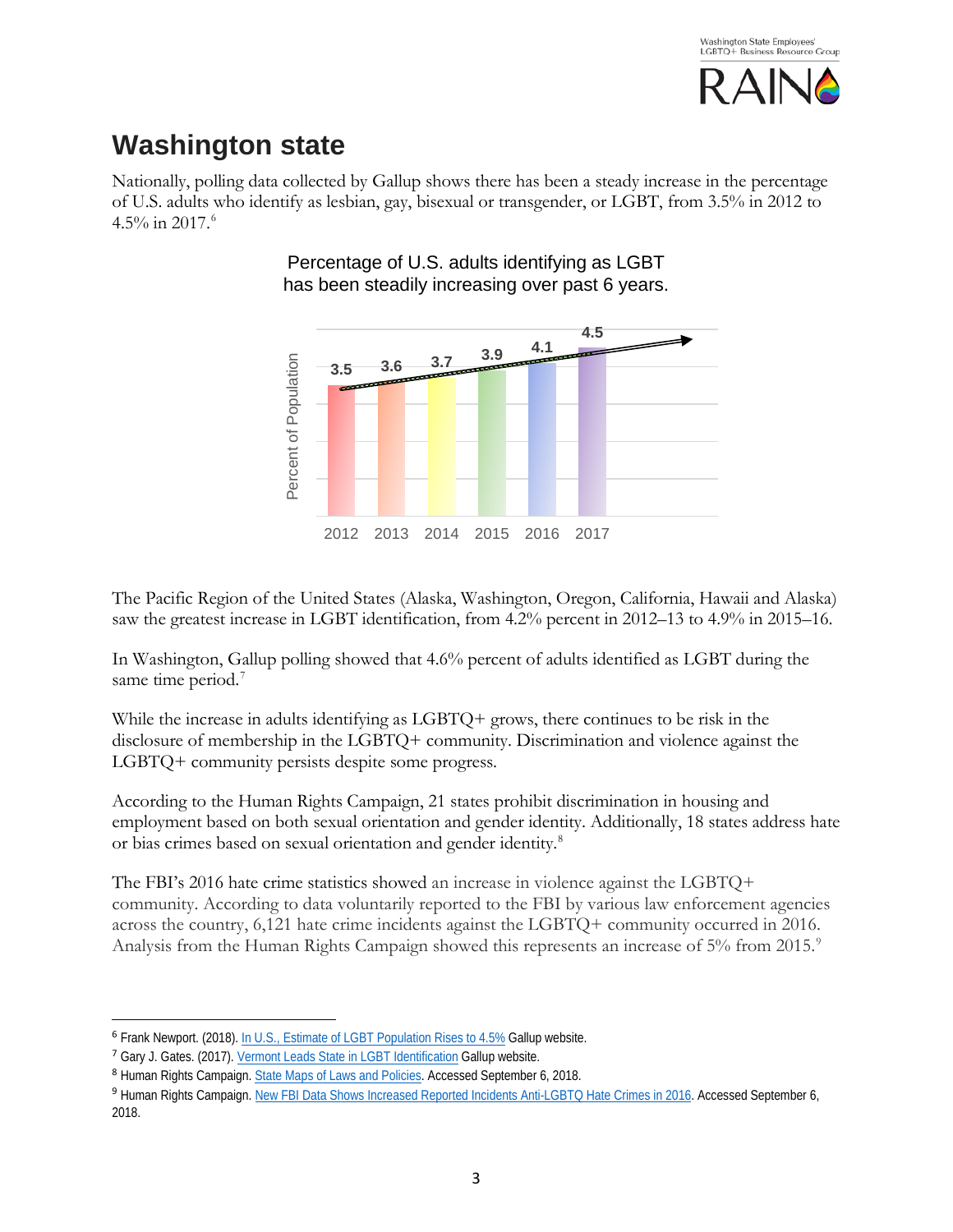

# <span id="page-5-0"></span>**Employer of choice**

On June 23, 2016, Gov. Jay Inslee issued Directive 16–11: The LGBTQ+ Inclusion and Safe Places Initiative. Its purpose was to advance the state's goal of diversity and inclusion, and to reiterate that, "[e]very person in the state of Washington has the right to feel safe, enjoy the benefits of public services, and fully participate in civic life."

In this directive, Inslee laid out three priorities:

- The development of an LGTBQ+ Employee Resource  $Group^{10}$  $Group^{10}$  $Group^{10}$
- The development of a best practices group
- The development of a safe place program

The LGBTQ+ Employee Resource Group, later referred to as the Rainbow Alliance Inclusion Network, or RAIN Business Resource Group, was launched in January 2017. The Best Practices Group started at the same time as a RAIN subcommittee. Its goal is to research and establish best practices to make Washington state an employer of choice and a safe place for LGBTQ+ employees to work [\(see charter\)](http://sp.des.wa.gov/ofm/sthr/lgbtq/Best%20Practices%20Documents/RAIN_Best_Practices_Charter.docx).

Responses from a survey of RAIN members identified gender-inclusive signage as a top priority in achieving this goal.

# <span id="page-5-1"></span>**The business case**

According to the U.S. Bureau of Labor Statistics, by the year 2025 millennials will compose 75% of the workforce. Many millennials are foreign-born, biracial or LGBTQ+ and they define diversity differently from previous generations. For them, diversity is an individual mix of unique experiences, identities, ideas and opinions more so than any single trait.

According to Deloitte, diversity and inclusion lead to better business performance. "When employees think their organization is committed to, and supportive of diversity and they feel included, employees report better business performance in terms of ability to innovate, (83%) responsiveness to changing customer needs  $(31\%)$  and team collaboration  $(42\%)$ ."<sup>[11](#page-5-3)</sup>

Changing restroom signs to be more inclusive of people's gender identity is one opportunity to support LGBTQ+ staff and may help state government retain diverse, top talent.

<span id="page-5-2"></span>l <sup>10</sup> Employee resource groups that are staffed by Office of Financial Management's State Human Resource employees are now referred to as business resource groups, or BRGs, due to the tie to a business need.

<span id="page-5-3"></span><sup>&</sup>lt;sup>11</sup> Deloitte. (2013[\) Waiter, is that Inclusion in my Soup?](https://www2.deloitte.com/content/dam/Deloitte/au/Documents/human-capital/deloitte-au-hc-diversity-inclusion-soup-0513.pdf) Accessed June 27, 2019.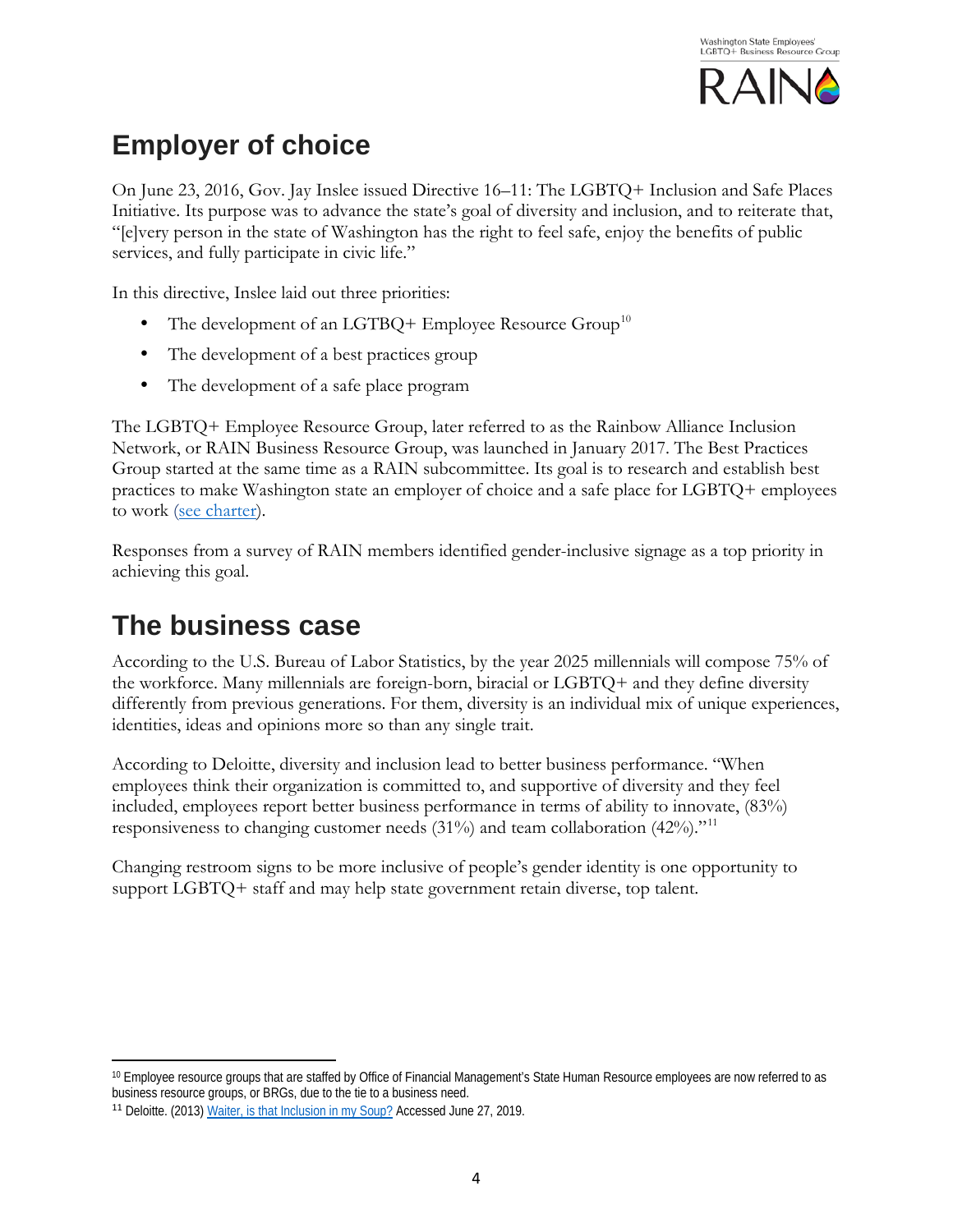

# <span id="page-6-0"></span>**Case studies**

Several state agencies have changed or are in the process of changing bathroom signage. Their experience may provide insight on the process, outcomes, barriers and concerns that arose during their transition to gender-inclusive signage.

# <span id="page-6-1"></span>Office of Financial Management, State Human Resources

The assistant director of State Human Resources decided to update signage at the State HR offices housed in OFM. This decision was based on recommendations made during a presentation covering basic LGBTQ+ vocabulary and other LGBTQ+ resources on Gov. Inslee's Directive 16-11.

Proposal: The original proposal consisted of five recommendations; two were specific to restroom signage:

- To add gender-affirming signs to multi-stall restrooms.
- To remove gender-restricting signs from single use showers and restrooms.

Steps taken: Educational materials were provided to employees at a regular staff meeting. Leadership reaffirmed that the changes aligned with the values of the organization, including OFM as an employer of choice and as a respectful, diverse and inclusive employer. Employees were encouraged to reach out to the Employee Assistance Program, OFM, State HR or management with questions or concerns.

To date: Single occupancy individual shower restrooms were designated as gender nonrestrictive. All multi-stall restrooms have gender affirming signage that reads "You are welcome to use the restroom that best aligns with your gender identity."

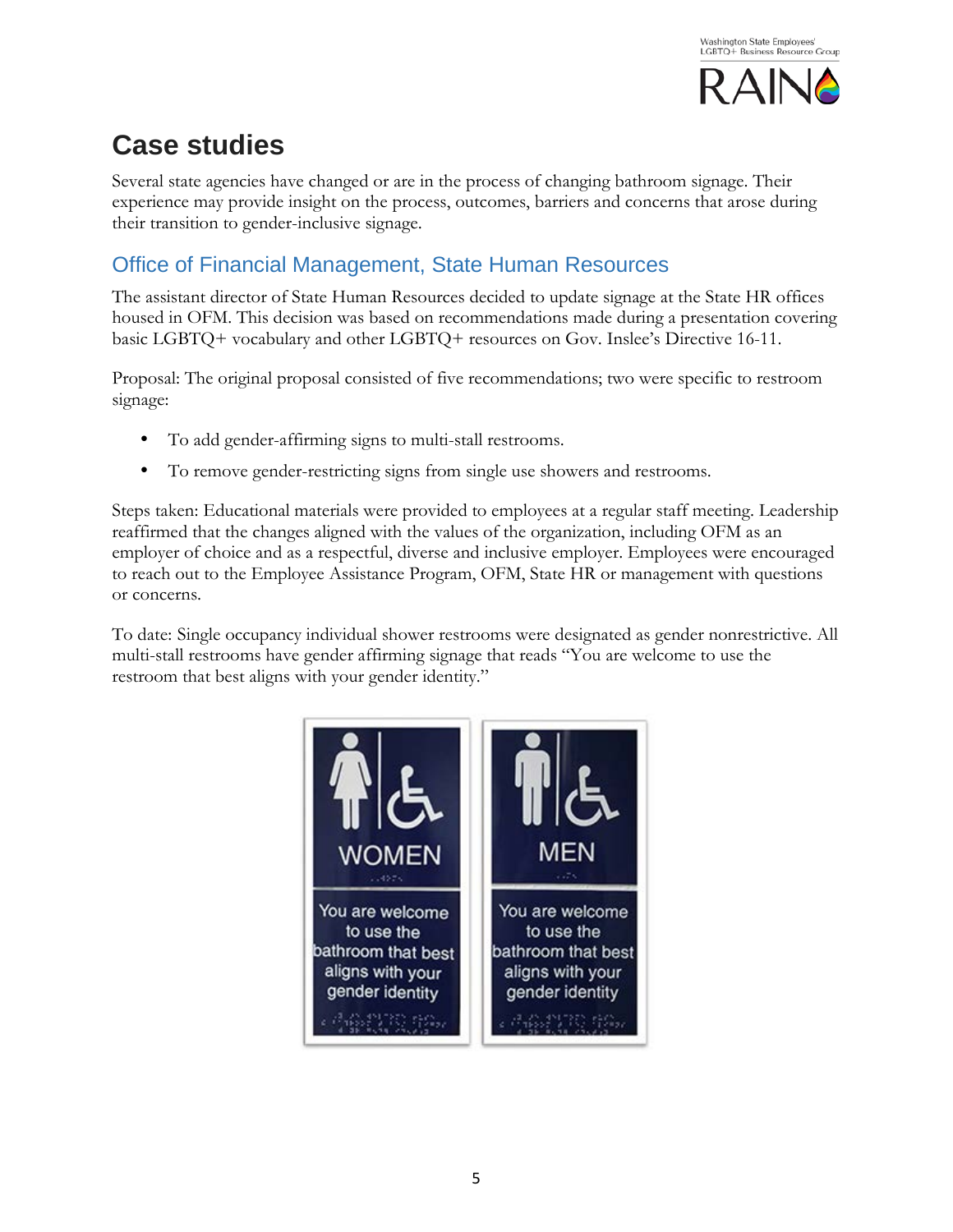

## <span id="page-7-0"></span>Department of Health

A Department of Health work group recently proposed to its leadership updating signage of bathrooms to address feelings of safety and dis/comfort when using restrooms.<sup>[12](#page-7-1)</sup>

The proposed change was designed over four stages, with a recommendation that all stages be implemented over a period of time determined by leadership and to schedule six-month assessments on progress by the work group.

| <b>Type of</b><br><b>Bathroom</b>           | <b>Language for signs</b>                                                                                                                                 | <b>Look of signs</b>                                                                         |
|---------------------------------------------|-----------------------------------------------------------------------------------------------------------------------------------------------------------|----------------------------------------------------------------------------------------------|
| <b>Single stall</b>                         | • With or without "All Gender" at the top<br>• "This bathroom is for everyone" added at<br>the bottom of sign<br>Gender neutral figures                   | <b>ALL GENDER</b><br>888<br>This bathroom is for everyone.                                   |
| Multi-stall<br>segregated                   | • "Men" or "Women" at the top<br>"Please use the bathroom that most<br>closely aligns with your gender identity"<br>added below<br>Gender neutral figures | <b>MEN</b><br>Please use the bathroom that most closely<br>aligns with your gender identity. |
| Multi-stall<br>(no showers)<br>integrated   | • "All Gender" at the top<br>"This is a multi-stall bathroom"<br>$\bullet$<br>• Gender neutral figures<br>• Image of a toilet                             | <b>ALL GENDER</b><br>878<br>This is a multi-stall bathroom.                                  |
| Multi-stall<br>(with showers)<br>integrated | • "All Gender" at the top<br>"This is a multi-stall bathroom"<br>Gender neutral figures<br>$\bullet$<br>Image of a shower, toilet and urinal              | <b>ALL GENDER</b><br>This is a multi-stall bathroom.                                         |

#### **Proposed language/look for signs:**

#### **Stages proposed:**

Stage 1: Add gender-neutral signage on all single-stall bathrooms. Stage 2: Add gender-neutral language to signage on all bathrooms.

Stage 3: Convert bathrooms that have stalls and no showers to gender neutral.

<span id="page-7-1"></span><sup>&</sup>lt;sup>12</sup> This information was collected from DOH in the fall of 2018. Information and processes may have changed. For the most up-to-date information regarding this change, please contact DOH's Human Resources office.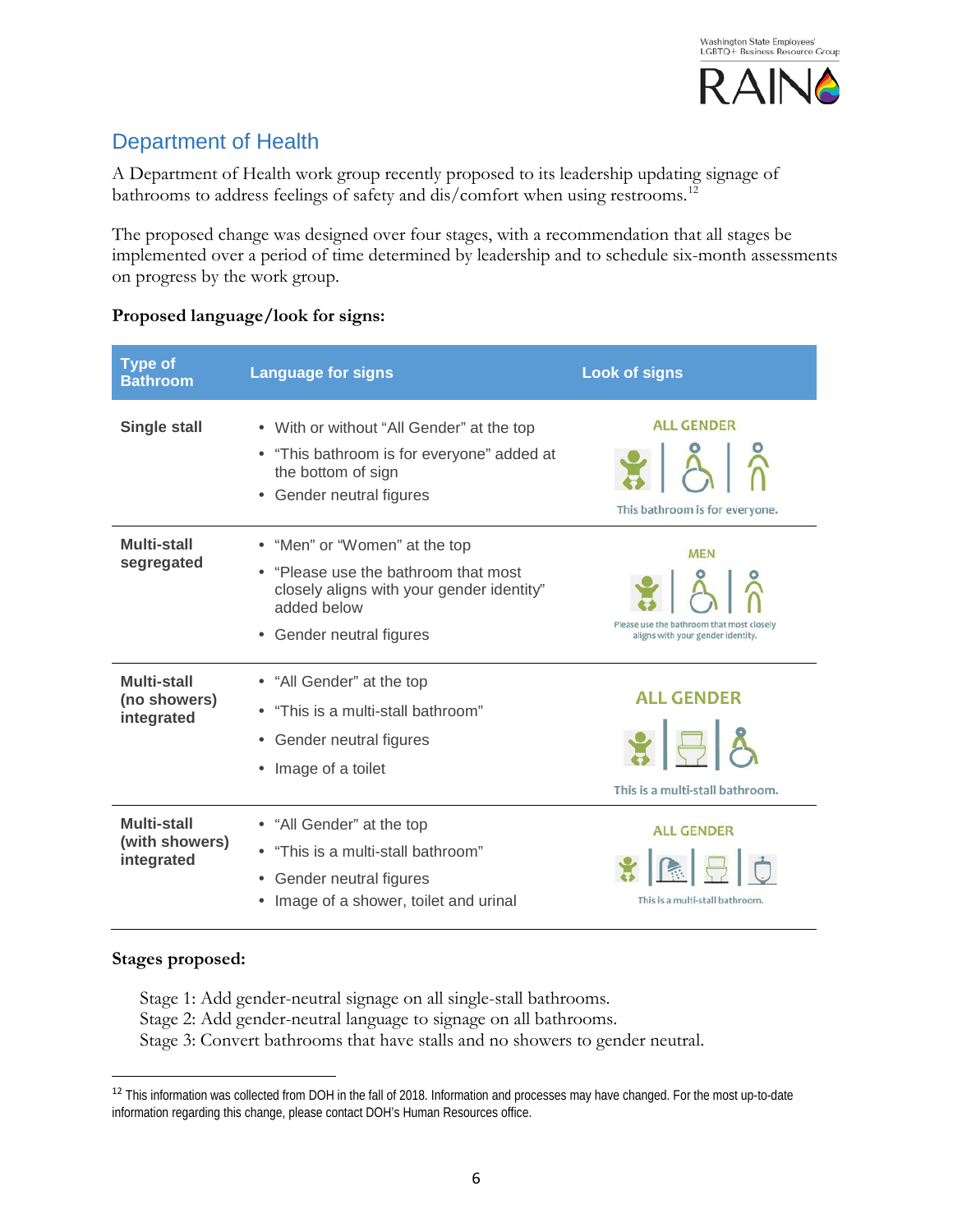

Stage 4: Convert bathrooms that have stalls and showers to gender neutral.

Steps taken: The DOH Diversity Committee and agency leadership looked at stages of implementation, conducted a stakeholder analysis (Appendix A) and designed a PowerPoint presentation with proposed signage that was shared with staff.

To date: Stage 1 has been implemented. Discussion on the other stages continues.

### <span id="page-8-0"></span>Employment Security Department

The commissioner asked about gender neutral bathrooms in ESD which started the conversation on bathrooms and signage. Knowing that other agencies had started the process of putting up gender affirming signs, ESD's equal opportunity and diversity manager reached out to OFM about the steps it had taken.

ESD proposed to add gender-affirming language to the restroom signs, starting with the Maple Park building.

Steps taken: A communication plan was put together. Executive leadership was trained on gender identity and given the plan to update signs. All supervisors were trained on gender identity. Two lunch-and-learn panels were held on gender in the workplace. Emails updated staff. The gender training was open up to all agency employees, not just managers. The equal opportunity manager held open office hours before and after each training and additional office hours when time permitted for anyone to come ask questions or voice concerns. Written resources were provided.

To date: All multi-stall restrooms in ESD's Maple Park building have gender-affirming signage that reads, "You are welcome to use the bathroom that best aligns with your gender identity."

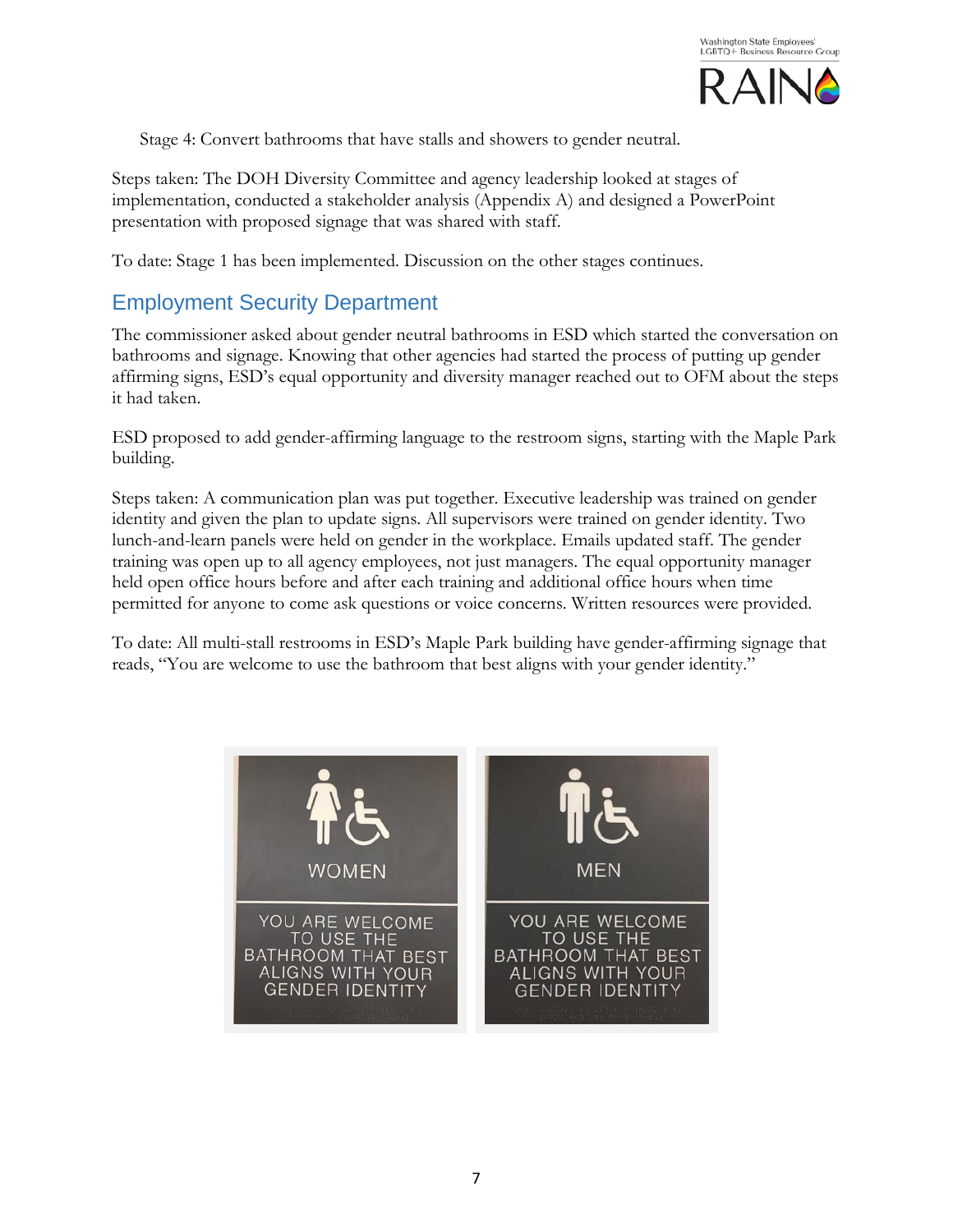

# <span id="page-9-0"></span>**Interviews**

The interviews below were gathered to give agencies an idea of the impact and effects of having gendered restrooms on LGBTQ+ employees. Due to the sensitive nature of the topic, steps were taken to protect individual identities. This included having the individuals give their stories verbally and the answers transcribed by members of the Best Practice Group. Once transcribed, each individual was able to review and confirm that what was transcribed was an accurate representation of what they said. Because of this, the interviews are written in the form of questions and answers, and are from the perspective of the transcriber.

### <span id="page-9-1"></span>Anonymous interview 1

The experience in this interview is from a transgender woman working in a large Washington state agency.

### What is your experience using the restroom without gender-inclusive improvements?

Using the restroom was especially difficult for her at the beginning of transitioning. There is no gender-neutral restroom option in her work building. Fear and anxiety cause delay in using the restroom. She then questions if her anxiety is based on reality. She drinks little water to minimize the need for the restroom during work. When she does use the restroom, she mentioned that it is like going on a recon mission.

She has rules she repeats in her mind:

- No talking
- Leave space between herself and others (if there are three stalls and someone is in the first, go to the third).

Every time she walks into the restroom there is fear. Her heart beats fast and she becomes hyperaware. She says it causes her to hold her breath, to feel like she is walking on eggshells. She says that it is not healthy and is mentally taxing.

Using the restroom in all public places is hard and scary for her because she does not know people. She always has to think before going out.

### What could have been helpful for you along the way?

All single stall, general use in the same space would be best, but realistically having one genderneutral bathroom would allow her to use the restroom in peace, without looking over her shoulder. Also, not compromise her professional career due to bathroom use. Getting asked what bathroom you use is not something a cisgender<sup>[13](#page-9-2)</sup> person encounters.

Other things that would help her are opportunities to build relationships with coworkers, and having different facilities pointed out on a new-employee tour of the building.

<span id="page-9-2"></span><sup>&</sup>lt;sup>13</sup> A person whose gender identity and sex assigned at birth align.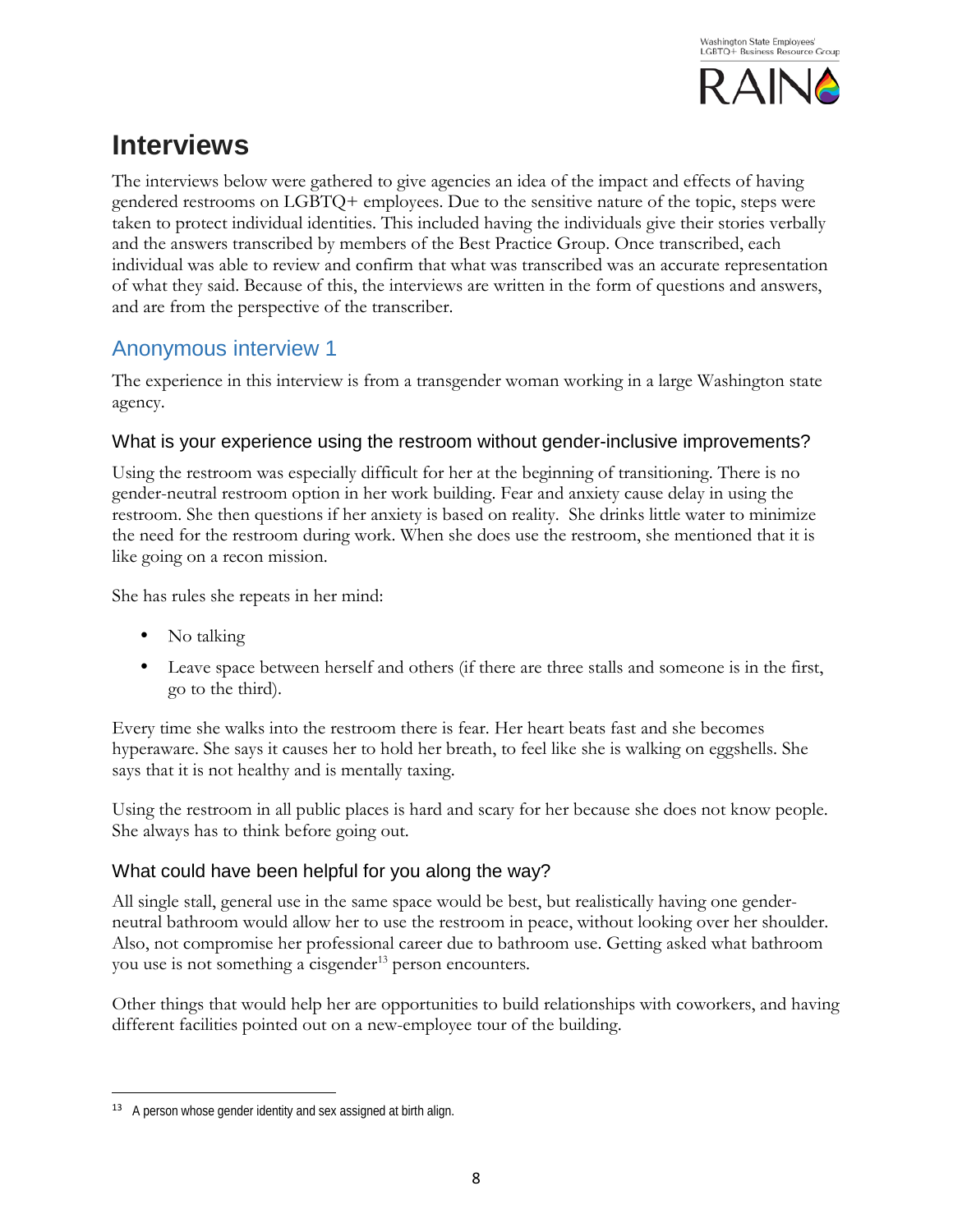

#### What would change for you if gender-affirming signs were added to the bathrooms?

It would be an immediate sign that the agency was taking steps to be inclusive and the agency/authority figures have her back. The signs would help her coworkers better understand, and make cisgender colleagues aware too. The signs would also let her know her agency is trying to be a safe place.

### <span id="page-10-0"></span>Anonymous interview 2

The experience in this testimonial is from a genderqueer<sup>[14](#page-10-1)</sup> individual working in a large state agency.

#### What is your experience using the restroom without gender-inclusive improvements?

Using the restroom for them is an anxiety-driven experience. There is no gender nonrestrictive bathrooms in their building. When they have to use the restroom, they use the restroom that makes them feel safest, safety always being the focus.

When they first started working in their agency, they would hold their bladder as long as possible and try to avoid drinking any water for extended periods of time. When they did have to use the restroom, they approached the situation cautiously and quickly.

They mentioned how every time they walked into the restroom their face get hot, and it would feel as if sound was magnified. They made sure to look down and rush into the stall.

Over time, and after building relationships with their coworkers and management, they have become more comfortable using the restroom in their agency. A contributing factor to them feeling comfortable was the openness and support of their coworkers and management. Their management put pronouns in their signature lines and talk about diversity, equity and inclusion as an ongoing conversation. As a group they have taken trainings on diversity and LGBTQ+Q+ specific topics. Their management also added diversity, equity and inclusion to their strategic plan to better help customers. They feel these actions have established a safe environment for them to bring their true self to work every day. As a result, they no longer restrict their water drinking and use the restroom when they need to.

However, no matter how comfortable they become, they still have underlying fear and anxiety.

#### What could have been helpful for you along the way?

The most helpful thing would be gender nonrestrictive bathrooms available in every building. Realistically though, the people around them are the most helpful. The people they work with have taken steps to create an environment that is safe, where they are able to use the restroom with less fear and anxiety because they know that they have support. The comfort of knowing they have an ally, or in this case multiple allies, has been the most helpful thing.

<span id="page-10-1"></span><sup>&</sup>lt;sup>14</sup> Someone who does not identify within the conventional gender binary of a man or woman. For people who identify outside of the binary the pronoun "them" is used.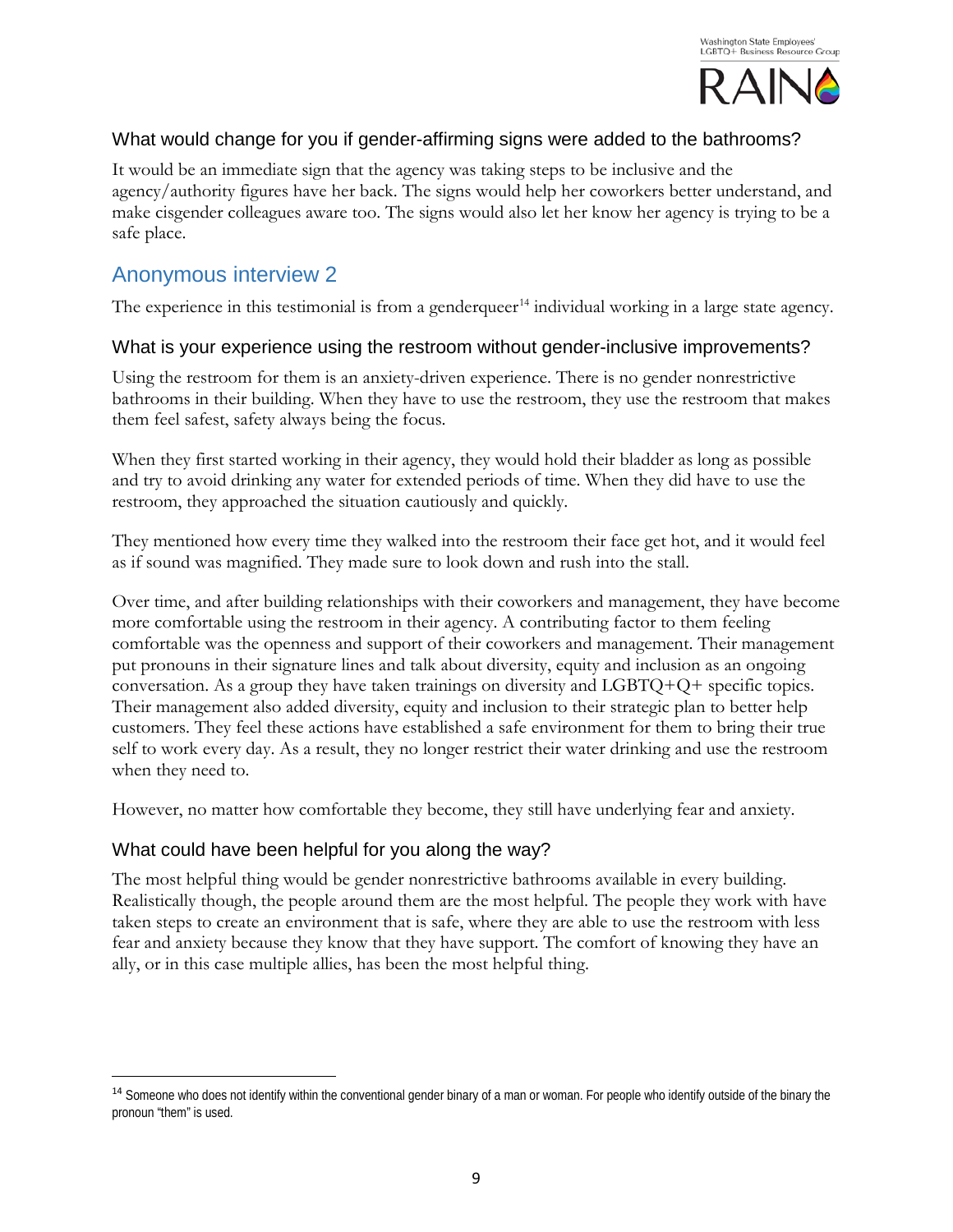

#### What would change for you if gender-affirming signs were added to the bathrooms?

They would not change which bathroom they used. Instead they would use the same restroom but with slightly more comfort knowing that someone who has enough authority to make those decisions has put thought and energy into adding the signs. It does not change their action, but it does let them know someone sees and cares about them.

# <span id="page-11-0"></span>**Concerns and barriers**

Employees and customers alike need restrooms. By adding gender-affirming language to signs, agencies are taking steps to provide equal access to everyone.

It should be noted that while concerns have been raised, agencies that have implemented new signage have done so largely without conflict.

These concerns fell mainly into two categories:

- Personal and religious beliefs
- Individuals falsely claiming to be a specific gender to access the restroom for inappropriate reasons

While some individuals expressed concern, discomfort and fear about changing the signage for restrooms, this was largely due to misinformation that updating signs would somehow change restroom norms or usage. In general, these concerns were addressed and fears allayed by explaining the intent of this work (inclusion) and the desired outcome (supporting all employees). In response to individuals' concerns, one agency purchased inserts for the gaps between stalls in its restrooms. Similarly, one agency had employees raise concerns about if they walked into a restroom, felt uncomfortable and left to use another facility. Could a discrimination complaint be filed against them?

Adding gender-affirming language to the sign does not change restroom norms. As always, any inappropriate behavior in a restroom should be reported and handled accordingly, regardless of the individual's gender identity. As stated in WAC 162-32-060, "Any action taken against a person who is using a restroom or other gender-segregated facility, such as removing a person, should be taken due to that person's actions or behavior while in the facility, and must be unrelated to gender expression or gender identity. The same standards of conduct and behavior must be consistently applied to all facility users, regardless of gender expression or gender identity."

In the event someone is uncomfortable using the restroom with someone else based on their gender identity, the first person should seek a different facility to use. As stated in WAC 162-32-060, "If another person expresses concern or discomfort about a person who uses a facility that is consistent with the person's gender expression or gender identity, the person expressing discomfort should be directed to a separate or gender-neutral facility, if available."

Barriers that arose largely related to facilities.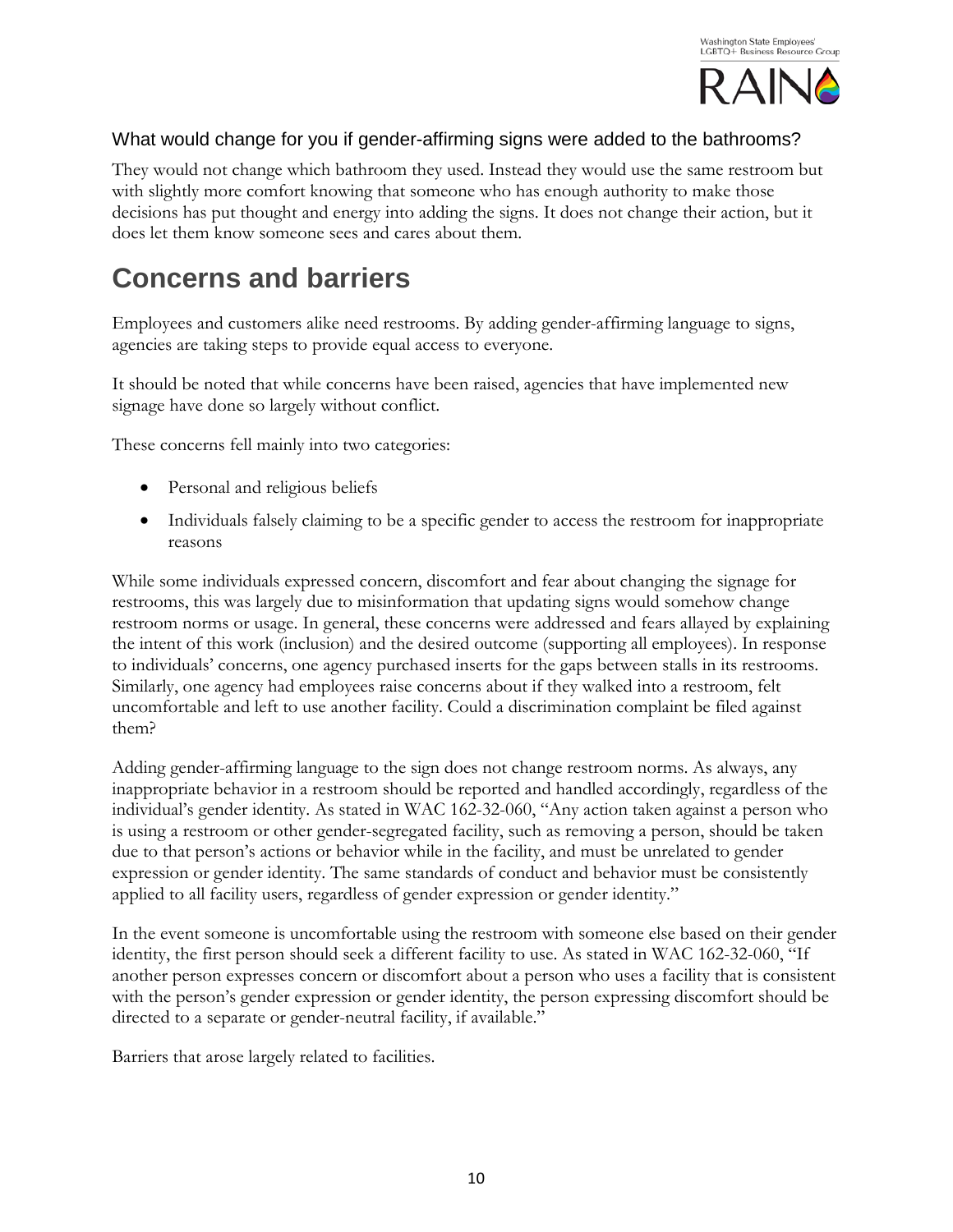

New signs with gender-affirming language should be applied to all gendered facilities, not just bathrooms with stalls. This includes bathrooms with showers and changing areas. As stated in WAC 162-32-060, "All covered entities shall allow individuals the use of gender-segregated facilities, such as restrooms, locker rooms, dressing rooms, and homeless or emergency shelters, that are consistent with that individual's gender expression or gender identity. In such facilities where undressing in the presence of others occurs, covered entities shall allow access to and use of a facility consistent with that individual's gender expression or gender identity."

Agencies should work directly with their building maintenance staff to address tenant/owner issues. Thus far, building landlords have been very accommodating about updating signage and working with agencies to achieve the best outcomes possible.

# <span id="page-12-0"></span>**Additional resources**

- [Washington State Law on Gender Segregated Facilities](https://app.leg.wa.gov/wac/default.aspx?cite=162-32-060)
- [Frequently Asked Questions about WAC 162-32-060 Gender-segregated Facilities](https://www.hum.wa.gov/media/dynamic/files/223_Questions%20and%20Answers%20Regarding%20WAC%20162.pdf)
- [Transgender People and Bathroom Access FAQ](https://transequality.org/issues/resources/transgender-people-and-bathroom-access)
- [2015 U.S. Transgender Survey Report](http://www.ustranssurvey.org/reports)
- [Transgender Inclusion in the Workplace: A Toolkit for](http://www.netwerkrozefnv.nl/wp-content/uploads/2016/10/hrc-assets.s3-website-us-east-1.amazonaws.comfilesassetsresourcesTransgender_Inclusion_in_the_Workplace_A_Toolkit_for_Employers_.pdf) Employers
- [FAQ: Answers to Some Common Questions about Equal Access to](https://www.lambdalegal.org/know-your-rights/article/trans-restroom-faq) Public Restrooms
- [Response to Petition to Repeal WAC 162-32-060](https://www.hum.wa.gov/sites/default/files/public/rule-making/sogi-file/ResponsetoPetition.pdf)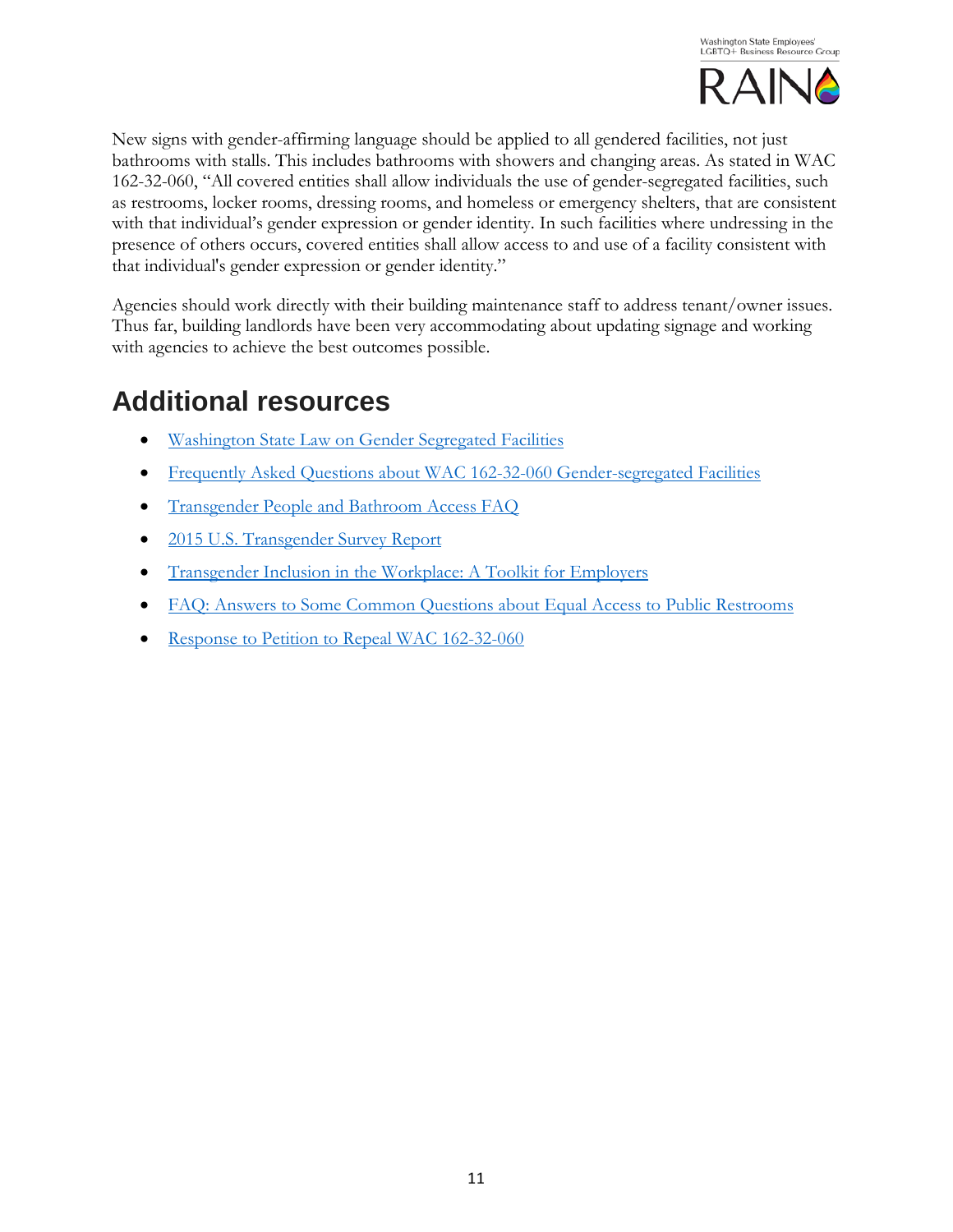

# <span id="page-13-0"></span>**Agency example documents**

The following are materials that state agencies have used in transitioning to more-inclusive restrooms.

## <span id="page-13-1"></span>DOH Stakeholder Analysis and Decision Paper for Bathroom Inclusivity Project.

### Stakeholder Analysis

| <b>Stakeholder</b>                                      | <b>Interest</b>                                                                                                                                                                                   | <b>Impact</b><br>level<br>(Direct,<br>influence,<br>affected) | <b>Current</b><br>position<br>(supportive,<br>neutral,<br>opposed)    | <b>Potential Key Message</b>                                                                                                                                                                                                                                                                                                                                                                                                                                                                                                                                                            |
|---------------------------------------------------------|---------------------------------------------------------------------------------------------------------------------------------------------------------------------------------------------------|---------------------------------------------------------------|-----------------------------------------------------------------------|-----------------------------------------------------------------------------------------------------------------------------------------------------------------------------------------------------------------------------------------------------------------------------------------------------------------------------------------------------------------------------------------------------------------------------------------------------------------------------------------------------------------------------------------------------------------------------------------|
| Human<br>Resources                                      | Potential increase in<br>questions and/or<br>complaints, employer<br>of choice (recruitment<br>and retention as well<br>as engagement),<br>addition to new<br>employee orientation<br>during tour | <b>Direct</b>                                                 | Supportive<br>but cautious                                            | Make sure DOH is employer of<br>choice, support staff in feeling<br>they can bring their whole self to<br>work                                                                                                                                                                                                                                                                                                                                                                                                                                                                          |
| <b>DOH</b><br>staff/contract<br>employee/<br>interns    | Being safe and<br>feeling comfortable<br>using the bathrooms                                                                                                                                      | Affected:<br>influence                                        | Supportive,<br>neutral and<br>opposed<br>depending on<br>staff person | -Going to the bathroom is not a<br>privilege, but a right.<br>-Many trans* and gender<br>nonconforming people will avoid<br>using the bathroom if not given a<br>safe or anxiety free option<br>-Not using the bathroom when<br>one needs to can cause severe<br>health problems such as<br>dehydration, malnutrition, or a UTI<br>depending on how one deals with<br>not having a bathroom option.<br>-We can't assume there is not a<br>problem or this only impacts a<br>small number of individuals.<br>-- This reinforces DOH's<br>commitment to diversity and<br><i>inclusion</i> |
| <b>Facilities</b><br>(including Safety<br>and Security) | Physical work<br>updating signage,<br>eventually bathrooms<br>(?); safety/security                                                                                                                | <b>Direct</b>                                                 | Supportive if<br>agency<br>agrees to<br>move forward                  | This is an opportunity to support<br>equity at DOH; Importance of<br>being an inclusive organization so<br>people feel safe and comfortable.                                                                                                                                                                                                                                                                                                                                                                                                                                            |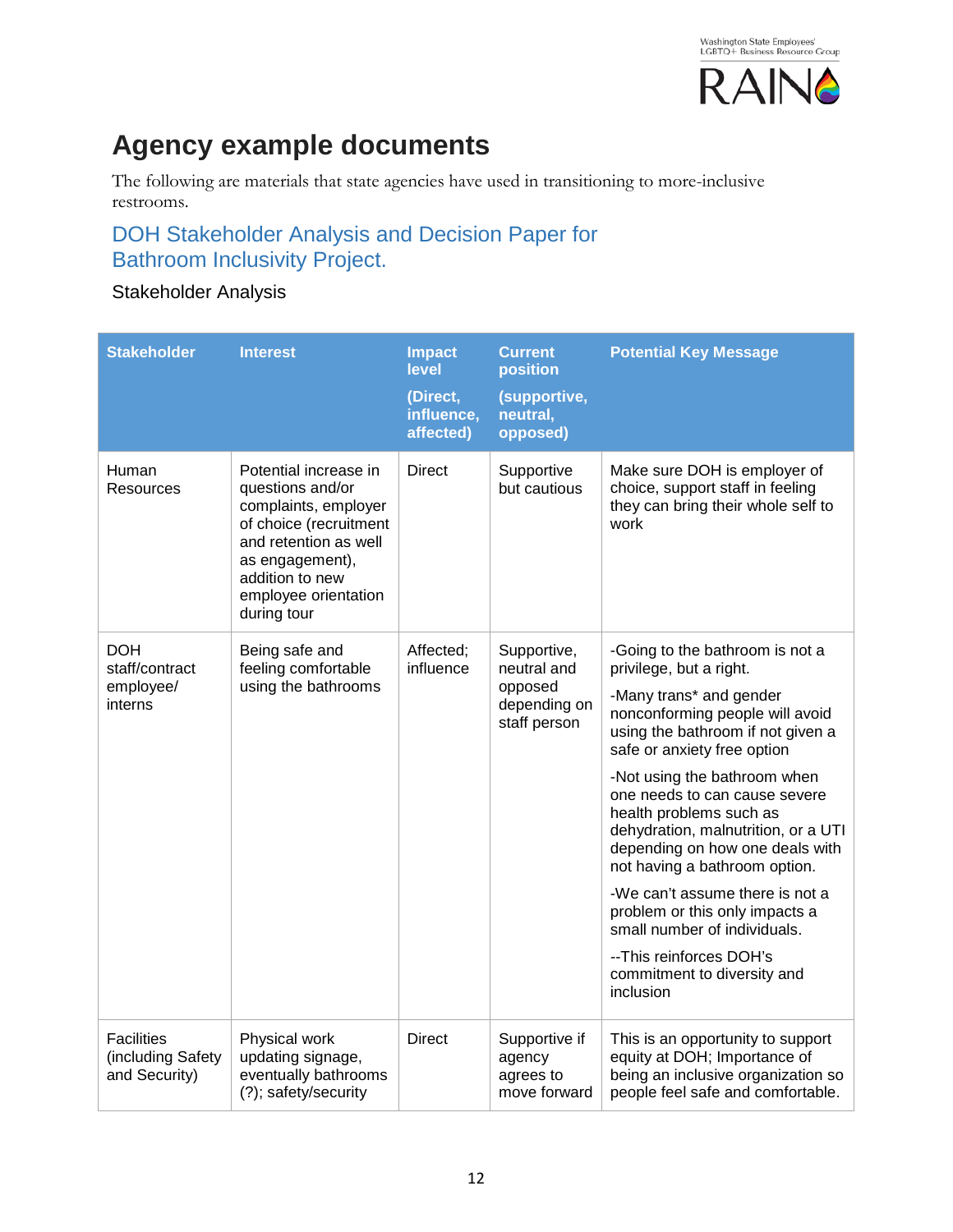

| <b>Stakeholder</b>                                                                                                                      | <b>Interest</b>                                                                                                                                                                                                                                                                          | <b>Impact</b><br>level<br>(Direct,             | <b>Current</b><br>position<br>(supportive,                                                                          | <b>Potential Key Message</b>                                                                                                                                                                                                                                                                                   |
|-----------------------------------------------------------------------------------------------------------------------------------------|------------------------------------------------------------------------------------------------------------------------------------------------------------------------------------------------------------------------------------------------------------------------------------------|------------------------------------------------|---------------------------------------------------------------------------------------------------------------------|----------------------------------------------------------------------------------------------------------------------------------------------------------------------------------------------------------------------------------------------------------------------------------------------------------------|
|                                                                                                                                         |                                                                                                                                                                                                                                                                                          | influence,<br>affected)                        | neutral,<br>opposed)                                                                                                |                                                                                                                                                                                                                                                                                                                |
|                                                                                                                                         | may have increase in<br>complaints                                                                                                                                                                                                                                                       |                                                |                                                                                                                     |                                                                                                                                                                                                                                                                                                                |
| <b>Building Owners</b>                                                                                                                  | Physical work could<br>be done to their<br>building; we need to<br>stay within their<br>lease/guidelines/<br>Who will pay for it?<br>What is the cost?                                                                                                                                   | <b>Direct</b>                                  | Unknown                                                                                                             | We will continue to adhere to your<br>guidelines; we are just doing our<br>best to make this an inclusive<br>workplace. Convey information<br>about the cost as well.                                                                                                                                          |
| Leadership-<br>including JOLT                                                                                                           | Potential increase in<br>questions and/or<br>complaints, employer<br>of choice (recruitment<br>and retention as well<br>as engagement);<br>making staff feel safe<br>and comfortable is<br>using bathrooms;<br>handling potential<br>general uproar; would<br>need to approve<br>changes | Direct at<br>every<br>level/step<br>of process | Supportive,<br>neutral and<br>opposed<br>depending on<br>individual<br>and level of<br>aggressivene<br>ss of policy | Provide option(s) to phase the<br>policy in and convert one or two<br>bathrooms at a time in each<br>building after changing signage<br>on one stall bathroom; This is an<br>opportunity to support equity at<br>DOH; Importance of being an<br>inclusive organization so people<br>feel safe and comfortable. |
| Individuals<br>handling<br>complaints:<br>employee<br>services,<br>appointing<br>authorities<br>(deputies)<br>and/or labor<br>relations | Potential increase in<br>questions and/or<br>complaints                                                                                                                                                                                                                                  | <b>Direct</b>                                  | Should be<br>neutral in<br>enforcing<br>policy; in<br>reality may<br>vary<br>dependent<br>on situation.             | This is DOH's policy and we all<br>must adhere to it.                                                                                                                                                                                                                                                          |
| Consumers-<br>residents of<br>state                                                                                                     | May see a precedent<br>with which they do or<br>don't agree.                                                                                                                                                                                                                             | Affected                                       | Supportive,<br>neutral and<br>opposed<br>depending on<br>individual<br>and level of<br>aggressivene<br>ss of policy | DOH is setting a precedent in<br>being inclusive and<br>representative of the communities<br>we serve.                                                                                                                                                                                                         |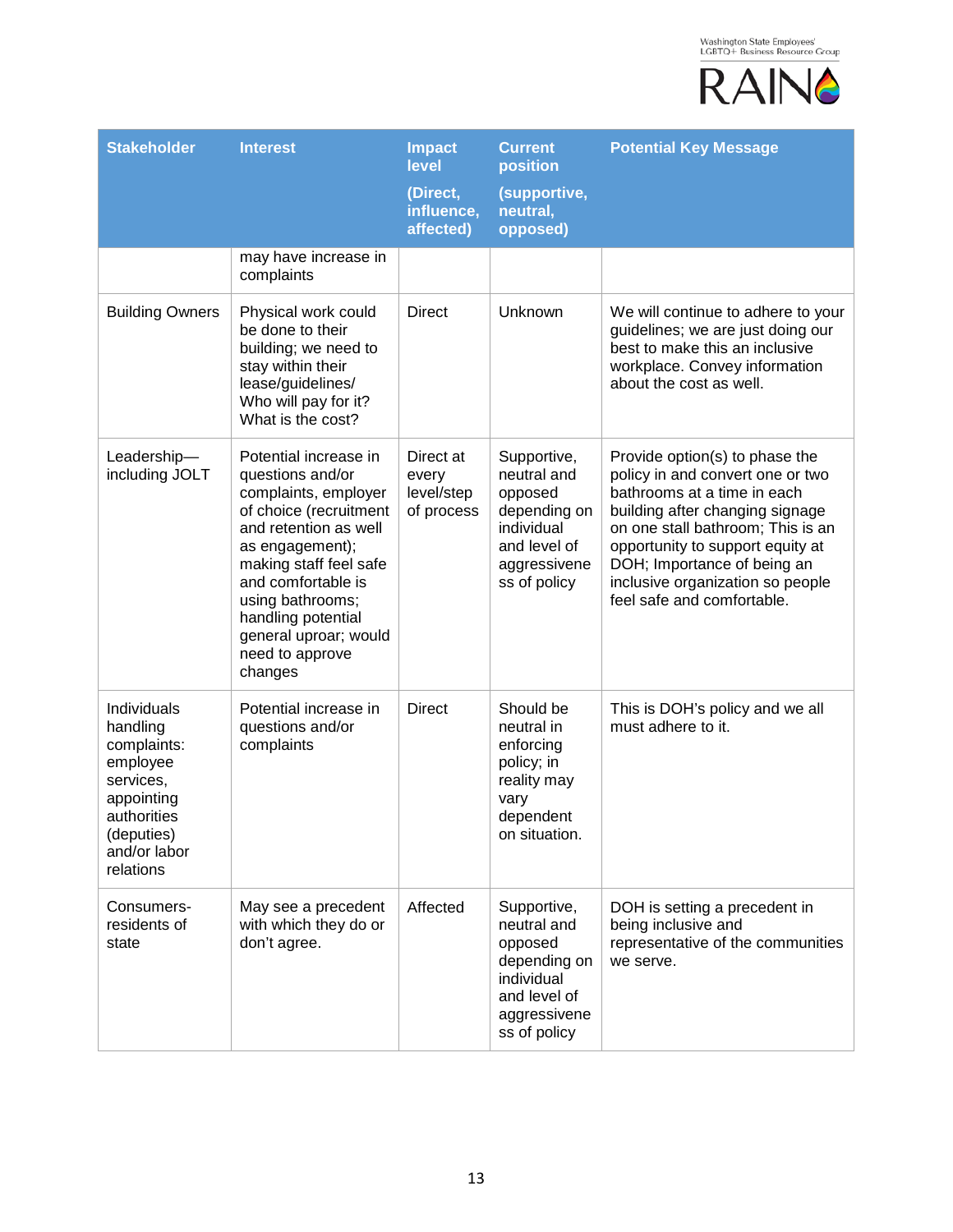

| <b>Stakeholder</b>                                                                             | <b>Interest</b>                                                            | <b>Impact</b><br>level<br>(Direct,<br>influence,<br>affected) | <b>Current</b><br>position<br>(supportive,<br>neutral,<br>opposed) | <b>Potential Key Message</b>                                                                                                                                                                                                                                                         |
|------------------------------------------------------------------------------------------------|----------------------------------------------------------------------------|---------------------------------------------------------------|--------------------------------------------------------------------|--------------------------------------------------------------------------------------------------------------------------------------------------------------------------------------------------------------------------------------------------------------------------------------|
| Friends in labor<br>relations/unions                                                           | Bargaining with<br>unions on potential<br>impact to employees              | <b>Direct</b>                                                 | Dependent<br>on reaction of<br>represented<br>employees            | May be dependent on previous<br>policies and labor's reactions;<br>we're pushing this forward so all<br>DOH employees will have the<br>right to use the bathroom with<br>which they are comfortable. Right<br>now, we are not operating in a<br>way that fulfills everyone's rights. |
| Office for Civil<br><b>Rights and Risk</b><br>Management<br>(CRRM)                             | Spearheading the<br>policy, handling<br>complaints,<br>answering questions | <b>Direct</b>                                                 | Supportive                                                         | Role: Delivering/crafting<br>message.                                                                                                                                                                                                                                                |
| LGBTO+O<br><b>Business</b><br>Resource<br>Group, Gay City,<br><b>Gender Justice</b><br>League. | Vetting policy, signs<br>and messages                                      | <b>Direct</b>                                                 | Supportive                                                         | Role:<br>Providing input as needed on<br>messaging.                                                                                                                                                                                                                                  |